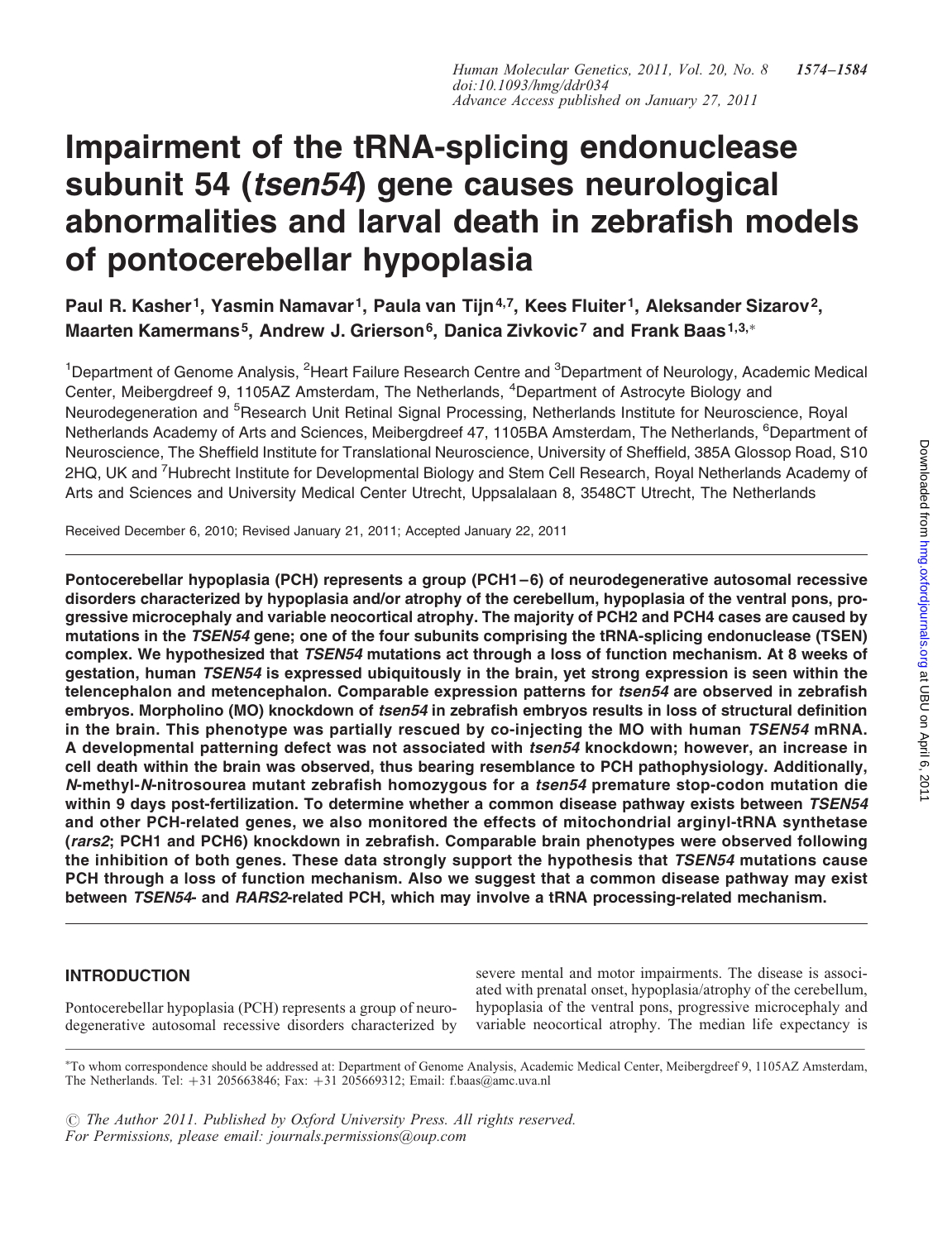50 months [\(1](#page-9-0)); however, in rare cases, the most severe forms can lead to fatality during early post-natal periods. To date, six subtypes of PCH (PCH1–6) have been distinguished based on varying clinical and pathological features  $(1-6)$  $(1-6)$  $(1-6)$  $(1-6)$ .

Mutations in three of the four subunit genes comprising the tRNA-splicing endonuclease (TSEN) complex are responsible for PCH2 and PCH4 ([1,2](#page-9-0)). The TSEN complex is a heterotetramic enzyme comprised of two structural subunits, TSEN54 and TSEN15, and two catalytic subunits, TSEN2 and TSEN34 [\(7](#page-9-0),[8\)](#page-9-0). Mutations in the TSEN54 subunit gene are the most frequent cause of PCH2 and PCH4, and a common mutation (p.A307S) has been identified in the majority of patients. A homozygous p.A307S mutation is strongly associated with a PCH2 phenotype. The p.A307S mutation occurring compound heterozygous with a TSEN54 null allele is associated with a severe PCH4 phenotype [\(1](#page-9-0)). Other less common TSEN54 mutations, as well as rare mutations occurring in the TSEN2 and TSEN34 subunit genes have also been identified in PCH<sub>2</sub> and PCH<sub>4</sub> cases [\(1](#page-9-0),[2\)](#page-9-0).

tRNAs play an essential role in protein synthesis where the anticodon of a mature tRNA molecule recognizes and interacts with the codon displayed by the mRNA. Through the activity of the ribosome, this process allows condensation of the tRNA-specific amino acid with the peptide chain on the adjacent tRNA ([9\)](#page-9-0). Part of the maturation process is the removal of an intronic sequence that exists within the anticodon loop of some tRNA genes. Splicing of the intron is performed through a composite active site of the TSEN complex [\(8](#page-9-0)). In humans, only 6.2% of tRNA genes contain an intron and therefore require TSEN function for maturation and exposure of the anticodon, necessary for downstream translation. Multiple genes exist for each tRNA and in some circumstances the vast majority or all tRNA genes for a particular codon are intron-containing. For example, in humans, 13 of the 14 genes encoding tRNA<sup>Tyr</sup>-(GTA) contain an intron. Therefore, a defective TSEN complex is likely to lead to a shortage of  $tRNA$  tyrosine. Other examples exist including  $tRNA^{Ile}$ - $(TAT)$ ,  $tRNA<sup>Leu</sup>-(CAA)$  and  $tRNA<sup>Arg</sup>-(TCT)$ . More details can be viewed at http://lowelab.ucsc.edu/GtRNAdb/.

In most cases, PCH4 patients, who are more severely affected than PCH2 patients, have a null allele and a missense mutation in the TSEN54 subunit gene ([1\)](#page-9-0). This genotypephenotype observation supports a hypothesis for a loss of TSEN function in PCH2 and PCH4 pathophysiology. The TSEN complex is not only involved in tRNA splicing. It also plays a role in mRNA 3′ end formation [\(7](#page-9-0)). Therefore, it is possible that other functions of the TSEN complex may play a role in the disease pathogenesis of PCH2 and PCH4 cases.

How mutations in a gene involved with tRNA splicing and protein synthesis can lead to a brain-specific defect is unclear. TSEN54 is expressed throughout the body; however, there are differences in expression levels between various tissues (http://www.genecards.org/cgi-bin/carddisp.pl?gene=TSEN54& search=tsen54). Strong TSEN54 mRNA expression has been observed in neuronal populations in the developing cerebellum, pons and olivary nuclei at 23 weeks of gestation ([2\)](#page-9-0). This and the selective degeneration in PCH could suggest that TSEN activity is required at high levels in the brain structures affected in the disease. At 23 weeks of gestation, the brain has already significantly increased in volume and is well established

neuroanatomically [\(10](#page-9-0)). Neonatal ultrasound analysis in PCH2 patients reveals that the cerebellum develops as normal to gestation week 29; however, from gestation week 31, cerebellar hypoplasia can be observed ([11\)](#page-9-0). In addition, cell death in the pons has been reported in PCH patients at low levels following pathological examination [\(5](#page-9-0)). It is likely that high levels of degeneration are present during the time course of disease; however, most cells will have degenerated at the time of death and are thus unavailable for post-mortem analysis.

As PCH is a rare and lethal neurodegenerative disorder, patient material is scarce. To further understand the role of TSEN in the pathophysiology of PCH, a disease model is required. Zebrafish are now a well-established tool used to model various neurodegenerative disorders ([12\)](#page-9-0). In this current study, we have utilized two separate genetic approaches to produce zebrafish models of TSEN54-related PCH. These include an antisense morpholino (MO) oligonucleotide-induced knockdown of tsen54 and also an N-methyl-N-nitrosourea (ENU) mutagenesis strategy to produce a zebrafish strain harbouring a tsen54 premature stopcodon mutation. Here, we show that the knockdown of tsen54 results in brain hypoplasia and loss of structural definition in the brain, which is associated with increased cell death but not a developmental patterning defect, whereas genetic knockout of tsen54 is lethal. Additionally, the knockdown of the mitochondrial arginyl-tRNA synthetase (rars2) gene, (RARS2 mutations cause PCH1 and PCH6) ([1,4](#page-9-0),[13\)](#page-9-0) results in a phenotype that is comparable with tsen54 depletion. Using these novel disease models of PCH, we provide the first evidence in an experimental model that TSEN54 mutations act through a loss of function mechanism and that a common disease pathway may exist between PCH subtypes due to either TSEN54 or RARS2 mutations.

#### RESULTS

#### TSEN54 expression during early development in human and zebrafish

To examine TSEN54 expression during early brain development, we performed in situ hybridization on 8-week-old human fetal brain sections using TSEN54-specific locked nucleic acid/2′ -O-methyl RNA (LNA/2OME) probes. TSEN54 mRNA is expressed throughout the brain at this early stage, with high levels of expression observed within the developing telencephalon and metencephalon (Fig. [1](#page-2-0)A). During normal development, the metencephalon later forms the pons and cerebellum [\(14](#page-9-0)). Analysis of other tissues shows relatively high TSEN54 expression in spinal cord and liver, whereas expression in other tissues was low ([Supplementary Material, Fig. S1](http://hmg.oxfordjournals.org/cgi/content/full/ddr034/DC1)). We next examined the expression pattern of zebrafish tsen54 in embryos at 24 h post-fertilization (hpf). The zebrafish TSEN54 orthologue (also known as zgc: 109927; accession number: NM 001020529) shares 46% identity to the human gene. As shown in Figure [1B](#page-2-0), tsen54 expression is ubiquitous, with strong expression in the brain within the telencephalon and midhindbrain boundary (MHB). tsen54 is also expressed ubiquitously during early embryogenesis in zebrafish as observed from the 8-cell stage to the somite stages [\(Supplementary](http://hmg.oxfordjournals.org/cgi/content/full/ddr034/DC1) [Material, Fig. S2\)](http://hmg.oxfordjournals.org/cgi/content/full/ddr034/DC1).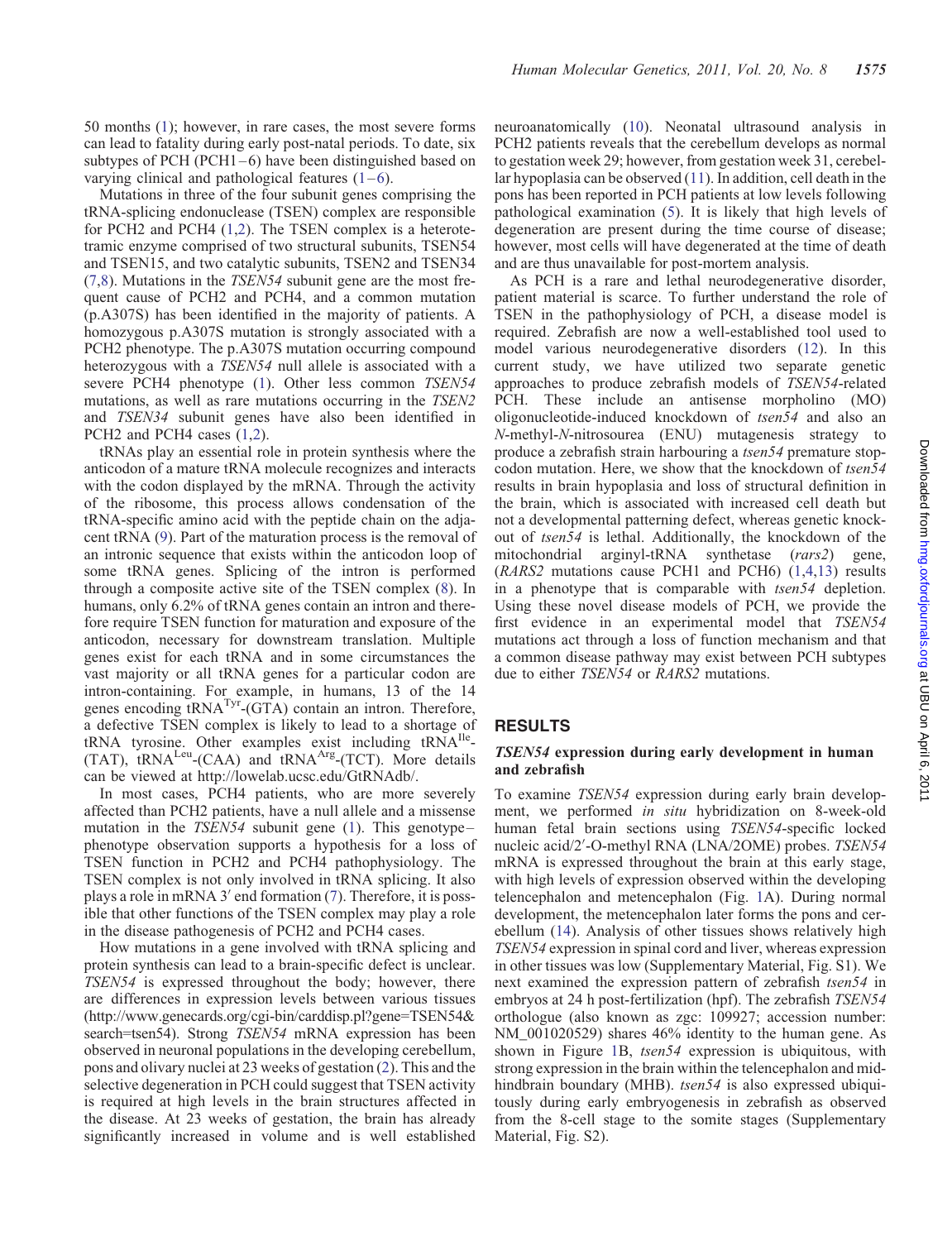<span id="page-2-0"></span>

Figure 1. TSEN54 expression is ubiquitous but strong in the brain in human and zebrafish during early stages of neurodevelopment. (A) TSEN54 in situ hybridization within transverse section of a human foetal brain at 8 weeks prenatal age. TSEN54 mRNA is widely expressed throughout brain and head tissue, but strongly expressed in the developing metencephalon (m) and telencephalon (t). Scale bar = 1 mm. (B) Lateral view of tsen54 whole-mount in situ hybridization in zebrafish embryo. Ubiquitous tsen54 mRNA expression pattern is observed at 24 hpf in zebrafish embryos, with strongest expression observed within the brain, especially the telencephalon (t) and mid-hindbrain boundary (mhb). Scale  $bar = 200 \mu m$ .

#### MO knockdown of tsen54 causes loss of structural integrity in the zebrafish brain

As TSEN54-related PCH is inherited in an autosomal recessive manner, the biological mechanism underlying the disease is likely to be associated with a loss of TSEN54 function. To test this hypothesis in a model system, we were interested in monitoring the effects of knocking down the zebrafish *tsen54* gene using an antisense MO oligonucleotide approach. In comparison to wild-type (WT) un-injected (Fig. [2A](#page-3-0)) and control MO (CoMO)-injected embryos (Fig. [2](#page-3-0)B) at 24 hpf, injection of 2.5 ng tsen54 translation blocking (ATG) MO (Fig. [2](#page-3-0)C) resulted in abnormalities within the head including brain hypoplasia and loss of structural integrity inside the brain. Clear structural definition of the MHB (denoted by an asterisk) was apparent in the control embryos (Fig. [2A](#page-3-0) and B); however, this structure appeared aberrant in tsen54 morphants (Fig. [2](#page-3-0)C and D). In zebrafish embryos, the MHB is a key structure involved with the neuronal migration and the development of the cerebellum [\(15](#page-9-0)). To exclude the possibility that the effect was due to a nonspecific effect and to confirm specific targeting of the MO [\(16](#page-9-0)), we designed a second *tsen54* MO that targeted the exon 8 splice donor site of the tsen54 gene. As shown in Figure [2](#page-3-0)D, we observe comparable brain hypoplasia and reduced structural definition in splice-site morphants. Reverse transcriptase–polymerase chain reaction (RT–PCR) of cDNA synthesized from WT, CoMO and splice-site morphant embryos confirmed abnormal splicing of the tsen54 gene in the morphants (Fig. [2](#page-3-0)G). To further confirm that the phenotype was directly attributable to the knockdown of *tsen54*, we attempted to rescue the brain phenotype associated with tsen54 depletion by co-injecting the ATG MO with human TSEN54 mRNA. As shown in Figure [2E](#page-3-0), injection of 233 pg human TSEN54 mRNA alone produced no effects upon brain structure. Co-injection of tsen54 ATG MO and human TSEN54 mRNA resulted in a

partial rescue of the brain phenotype observed with MO only (Fig. [2](#page-3-0)F). Co-injected embryos display generally milder brain hypoplasia and more clearly defined brain structure when compared with ATG alone (Fig. [2C](#page-3-0)). We next quantified the proportion of brain phenotypes associated with each treatment at 24 hpf (Fig. [2](#page-3-0)H). Brain phenotypes were classified as either normal (appeared as WT), mild (slight brain hypoplasia, slight reduction in structural definition in the brain) or severe (severe brain hypoplasia, complete loss of brain structural definition). As expected, predominantly normal brain phenotypes were associated with both control groups (WT un-injected, human TSEN54 mRNA only). Knockdown of tsen54 with the ATG MO was associated with a mostly severe brain phenotype  $(76%)$ , although mild  $(13%)$  and normal  $(11%)$  brain phenotypes were also observed to a lesser extent. Co-injection of the ATG MO with human *TSEN54* mRNA resulted in a striking reduction in the proportion of embryos displaying a severe brain phenotype (8%) and a shift to a predominantly mild (67%) brain phenotype. Indeed, the percentage of normal brain phenotypes also increased (25%) within the rescue group. Therefore, human TSEN54 is capable of partially rescuing the brain phenotype associated with the loss of tsen54 translation, thus confirming specific targeting of the MO.

## Inhibition of tsen54 translation produces a brain defect which is not associated with a developmental patterning deficiency

PCH is characterized by hypoplasia and atrophy of the cerebellar hemispheres, hypoplasia of the pons and a general delay of neurodevelopment ([17\)](#page-9-0). To determine whether the brain phenotype caused by tsen54 knockdown in zebrafish embryos was associated with a developmental brain patterning defect, we performed in situ hybridization on whole-mount embryos at 24 hpf using *fgf8* (*fibroblast growth factor 8*) and otx2 (orthodenticle homeobox 2) RNA probes as markers of brain development. In zebrafish brain, Fgf8 is expressed in the MHB and plays a role in the maintenance and development of this region, which includes the cerebellum [\(18](#page-9-0)). In addition,  $Fgf8$  is also expressed within the telencephalon and optic vesicles [\(19](#page-9-0)). Otx2 plays a role in early regionalization of the mesencephalon and indeed is expressed within fore-midbrain regions during early development in zebrafish ([20\)](#page-9-0). Abnormal localization of the expression of these genes within morphants would suggest a defect in the developmental patterning of these brain regions. As shown in Figure [3A](#page-4-0), embryos injected with human TSEN54 mRNA alone show normal expression patterning of Fgf8. When the brain was observed from a dorsal perspective (Fig. [3](#page-4-0)D), the expression of Fgf8 appeared as a 'horseshoe with a peak' pattern in control embryos. MO knockdown of tsen54 was not associated with abnormal patterning (Fig. [3B](#page-4-0)), as Fgf8 expression was correctly observed within the MHB and telencephalon. However, compared with controls, the MHB appeared compressed, thus reflecting the brain hypoplasia associated with tsen54 knockdown. This result is further supported when observing the dorsal view of the morphant brain where the 'peak' of the 'horseshoe' was absent from the MHB (Fig. [3](#page-4-0)E, arrow). Loss of this horseshoe peak was reversed, to a certain extent, by co-injecting the tsen54 ATG MO with human TSEN54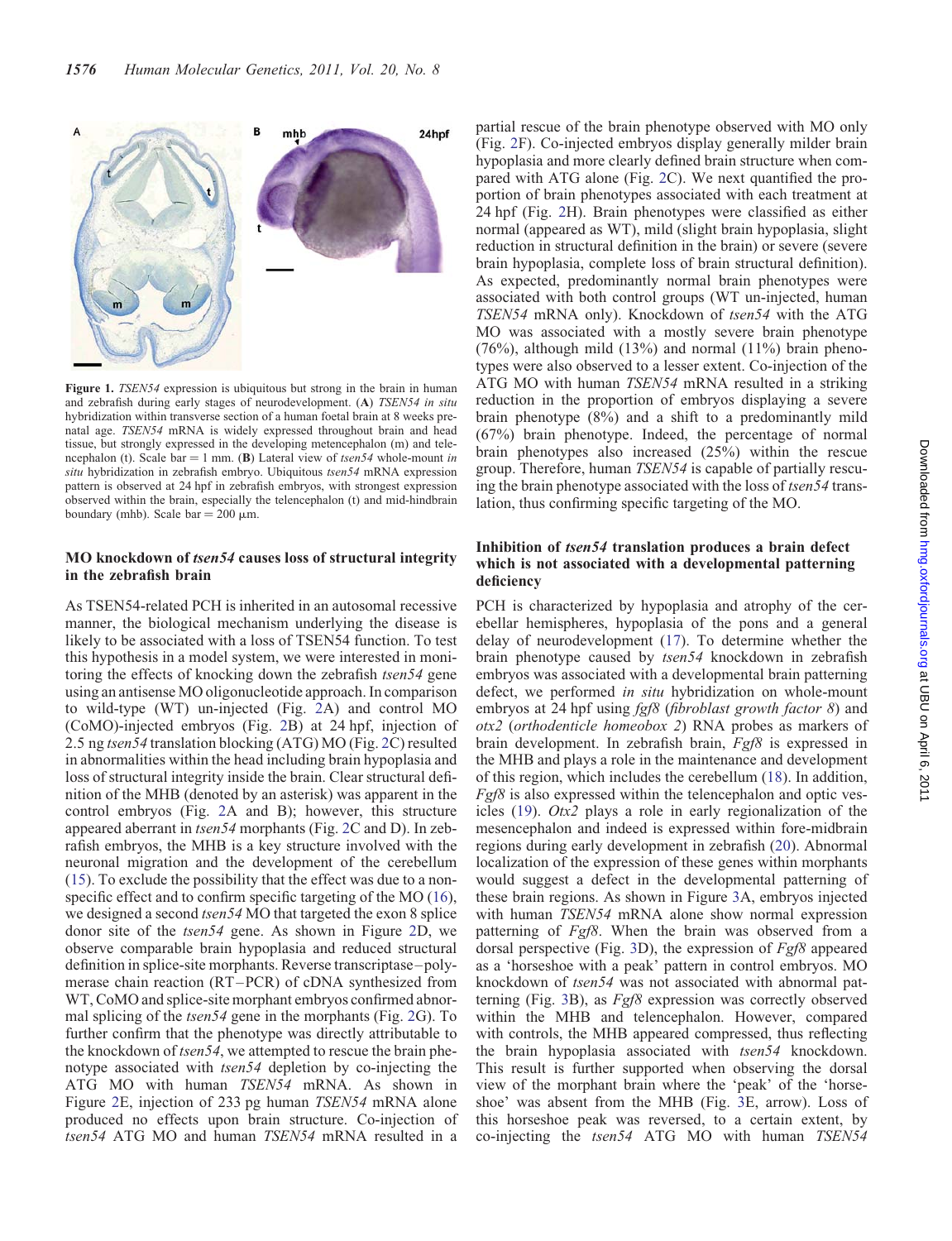<span id="page-3-0"></span>

Figure 2. Disruption of tsen54 translation causes brain hypoplasia and loss of structural definition in the MHB in zebrafish embryos. (A–F) Lateral views of head and brain regions of tsen54 MO and human TSEN54 mRNA-injected zebrafish embryos at 24 hpf. Asterisks denote the MHB. (A) WT un-injected embryo; (B) CoMO-injected embryo; (C) tsen54 ATG MO-injected embryo; (D) tsen54 exon 8 splice donor site MO-injected embryo; (E) human TSEN54 mRNA-injected embryo; (F) rescued embryo co-injected with tsen54 ATG MO and human TSEN54 mRNA. Scale bar = 200  $\mu$ m. (G) RT–PCR using primers located in exons 7 and 10 in tsen54 cDNA synthesized from RNA extractions from WT un-injected embryos, CoMO-injected embryos and tsen54 exon 8 splice donor site MO-injected embryos. RT–PCR using samples from control embryos produced a band of 696 bp in length. Shorter products observed in splice MO-injected embryos indicate abnormal splicing of the tsen54 gene. (H) Quantification of phenotypes observed in WT un-injected embryos, human TSEN54 mRNA-injected embryos, tsen54 ATG MO-injected embryos and rescued embryos co-injected with ATG MO and human mRNA. For each group, 50-100 embryos were analysed. Embryos were classified as displaying normal (white), mild (grey) or severe (black) phenotypes. There is a shift from a predominantly severe phenotype in the tsen54 ATG MO group to a predominantly mild phenotype in ATG MO and human TSEN54 mRNA co-injection group, thus illustrating the partial rescue of the brain phenotype associated with the loss of tsen54.

mRNA, further confirming specific gene targeting (Fig. [3](#page-4-0)C and F). Similarly, tsen54 knockdown did not result in abnormal patterning of the fore-midbrain as localization of  $Otx2$ expression was comparable between morphants (Fig. [3](#page-4-0)H) and controls (Fig. [3](#page-4-0)G). However, the brain hypoplasia phenotype was further illustrated by the reduction in intensity and extent of the *Otx2* expression pattern in morphants compared with controls (Fig. [3](#page-4-0)J and K), which could be partially rescued by the introduction of human TSEN54 mRNA (Fig. [3I](#page-4-0) and L).

#### Brain phenotype caused by tsen54 knockdown is associated with increased cell death

As the brain phenotype caused by tsen54 knockdown was not associated with a neurodevelopmental patterning defect, we next monitored the levels of neurodegeneration in the brains of morphant embryos. Embryos were incubated with acridine orange, a vital dye that binds to nucleic acids in damaged cells [\(21](#page-10-0)). The numbers of fluorescing cells within the brain were counted from 10 to 20 embryos per group (at 24 hpf). Low numbers of fluorescing cells were counted in the brains of WT embryos (Fig. [4A](#page-4-0) and E;  $55.5 \pm 4$ ; mean  $\pm$  SEM) and

TSEN5[4](#page-4-0) mRNA-injected embryos (Fig. 4B and E;  $80.7 \pm 7$ ). In comparison to both of the control groups, injection of the tsen54 ATG MO resulted in a significant increase in the number of fluorescing cells within the brain (Fig. [4](#page-4-0)C and E; 242.9  $\pm$  16; P < 0.0001). Co-injection of tsen54 ATG MO with human *TSEN54* mRNA resulted in a significant reduction in the numbers of fluorescing cells in comparison to the tsen54 ATG injection only group (Fig. [4](#page-4-0)D and E; 173.9  $\pm$  7.8; P = 0.0005); however, the number of fluorescing cells in this group was still significantly greater than that of both control groups ( $P < 0.0001$ ). Therefore, this result further confirms that human TSEN54 is capable of partially rescuing the brain phenotype associated with tsen54 knockdown.

#### A homozygous premature stop-codon mutation within tsen54 causes early lethality in zebrafish

Antisense MO oligonucleotides allow a highly efficient means of knocking down gene function during early embryonic development; however, the effects diminish after a few days post-fertilization (dpf) ([12\)](#page-9-0). Therefore, we generated a stable zebrafish model that harboured a mutation within the tsen54 gene in order to study the survival rates. We screened the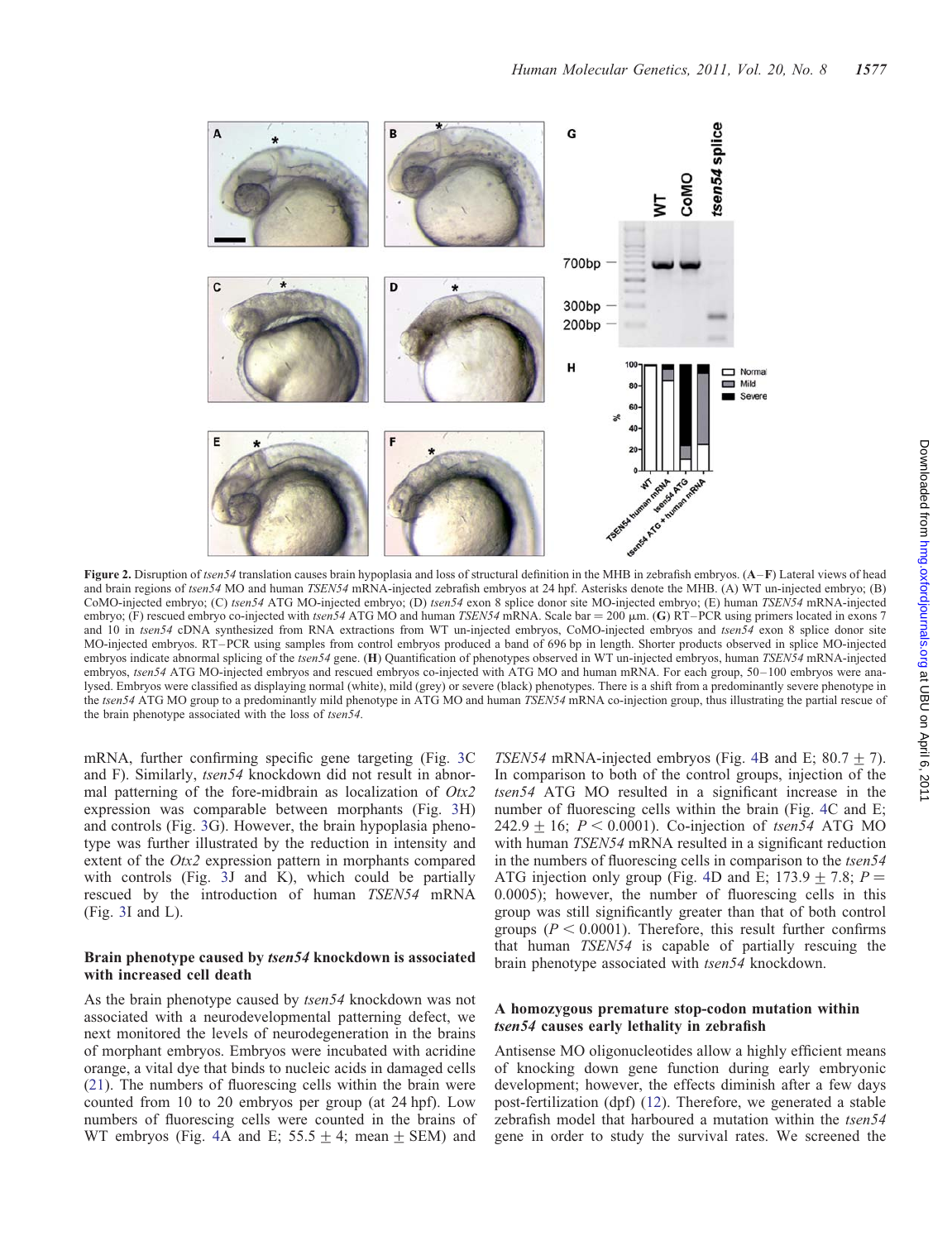<span id="page-4-0"></span>

Figure 3. Knockdown of zebrafish tsen54 results in a brain defect that is not associated with abnormal developmental patterning. Whole-mount in situ hybridization using  $fg/8$  (A–F) and otx2 (G–L) DIG RNA probes in 24 hpf embryos injected with human TSEN54 mRNA alone (A, D, G and J), tsen54 ATG MO (B, E, H and K) and tsen54 ATG MO with human TSEN54 mRNA rescue (C, F, I and L). Lateral views are presented in (A)–(C) for fgf8 staining and (G)–(I) for otx2 staining (scale bar = 200  $\mu$ m). Dorsal views are presented in (D)–(F) for fgf8 staining (scale bar = 30  $\mu$ m) and (J)–(L) for otx2 staining (scale bar = 50 mm). Results reveal brain hypoplasia is evident in tsen54 morphants, as indicated by the loss of the fgf8 'horseshoe peak' expression pattern (arrows) however, developmental patterning of the MHB (fgf8) and fore-midbrain (otx2) are normal. Co-injection of the ATG MO with TSEN54 human mRNA is capable of partially rescuing the brain hypoplasia phenotype, thus confirming specific targeting of the MO.



Figure 4. tsen54 knockdown is associated with increased cell death in the brain. (A–D) Lateral view of brains of live zebrafish embryos (24 hpf) incubated with acridine orange in WT un-injected (A), human TSEN54 mRNA alone (B), tsen54 ATG MO (C) and tsen54 ATG MO co-injected with human TSEN54 mRNA rescue (D) groups. Scale bar = 200  $\mu$ m. (E) Quantification of fluorescing cells from each group  $(n = 10-20)$ . Dead cells were counted from the tip of the forebrain to the ear, excluding the eye. Injection of tsen54 ATG MO resulted in a significant increase in the number of dead cells within the brain. Co-injection of the ATG MO with human TSEN54 mRNA resulted in a significant decrease in cell death (\*\*\* $P < 0.0005$ ).

were identified by genotyping and the mutation was backcrossed onto a WT AB background for five generations to reduce the number of potentially confounding ENU mutations [\(23](#page-10-0)). All mutants from this breeding programme were subsequently referred to as  $tsen54^{R228X}$ . As PCH is an autosomal recessive disease, we next performed an in-cross between heterozygous mutants to test for homozygosity. Embryos resulting from the in-cross were genotyped at 1, 2 and 3 weeks post-fertilization. All three genotypes were present after 1 week; however, at 2 weeks post-fertilization,  $tsen54^{R228X-/-}$  animals were absent, suggesting that homozygosity was lethal during the larval stages (data not shown). To determine the precise time point at which the lethality of tsen54<sup>R228X-/-</sup> larvae occurred, we performed a survival analysis. As shown in Fig. [5](#page-5-0)B, larvae obtained from a control WT TL in-cross showed 72% survival after 3 weeks, whereas only 45% of the  $tsen54^{R228X+/+}$  embryos survived to 21 dpf, probably due to the retention of an ENU mutation on the tsen54<sup>R228X+/+</sup> background. Of the tsen54<sup>R228X+/-</sup> heterozygous embryos, 62% survived to 21 dpf. Confirming our observations on the lethality of homozygosity for the mutation, all  $tsen54^{R228X-/-}$  larvae had died by 9 dpf (Fig. [5B](#page-5-0)).

position 228 (p.R228X). Heterozygotes from the F2 progeny

#### zebrafish ENU mutagenesis DNA archive at the Hubrecht Laboratories, Utrecht ([22\)](#page-10-0), and identified a heterozygous  $C > T$  substitution in exon 8 of the *tsen54* gene (c.682 $C >$ T; Fig. [5A](#page-5-0)). The position of this mutation translates as the conversion of an arginine to a premature stop codon at amino acid

#### Disruption of the rars2 gene results in a brain phenotype comparable with tsen54 morphants

Mutations in the nuclear-encoded RARS2 gene are found in PCH1 and PCH6 [\(1](#page-9-0),[4,13](#page-9-0)). RARS2 plays a role in the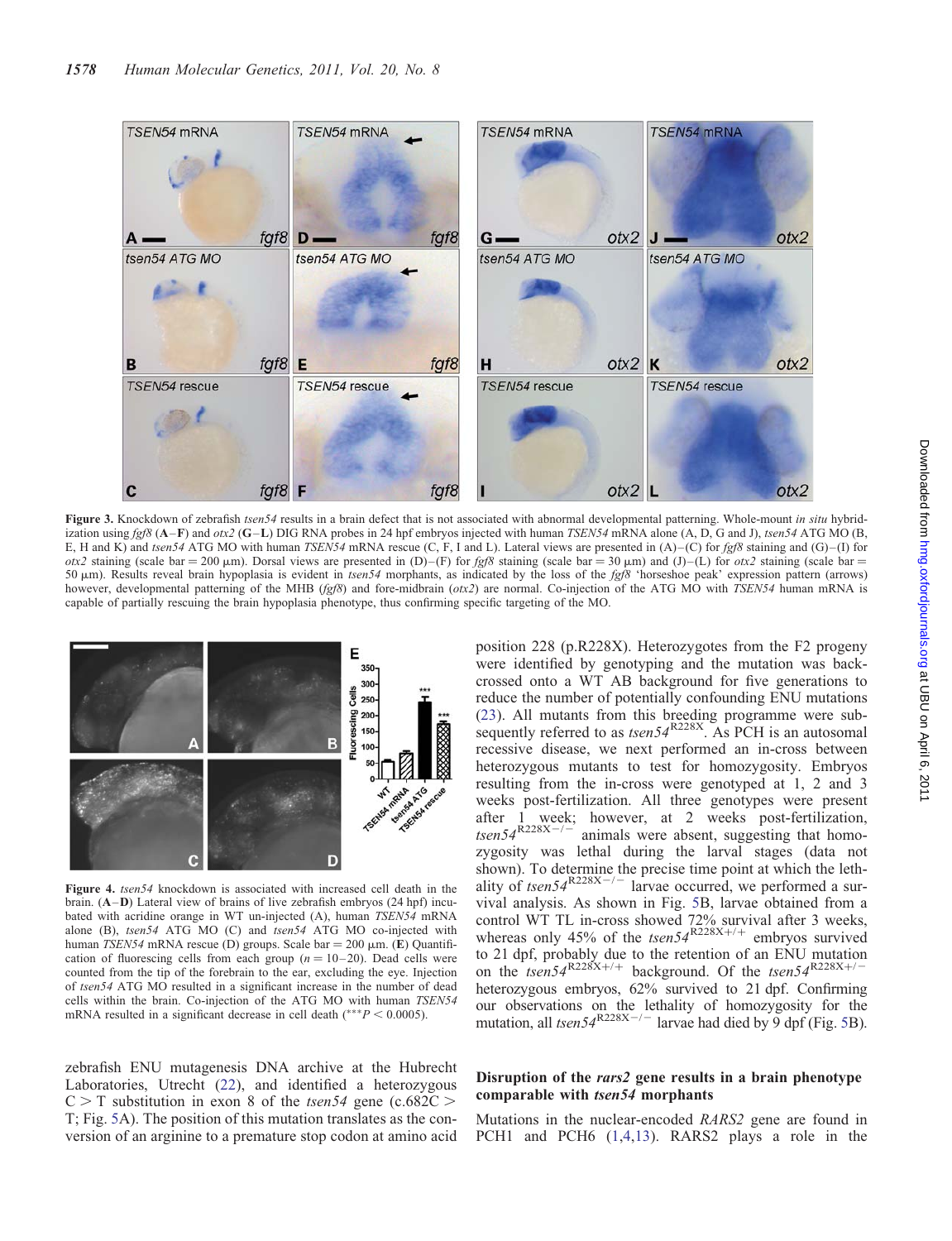<span id="page-5-0"></span>

Figure 5. A homozygous premature stop-codon mutation within tsen54 causes early lethality in zebrafish larvae. (A) Sequence trace obtained from the individual heterozygous  $c.682C > T$  tsen54 mutant (hu5985). Translation of this base pair substitution leads to the p.R228X mutation. The mutation was subsequently backcrossed onto a WT background for five generations. (B)<br>Progeny from a  $tsen54^{R228X+/-}$  in-cross were observed for 3 weeks postfertilization to test for homozygosity. Survival was plotted using the Kaplan–Meier curves. By 9 dpf, 100% of the  $tsen54^{R228X-/-}$  (yellow line) Kaplan–Meier curves. By 9 dpf,  $100\%$  of the  $tsen54^{R228\text{\AA}}$  (yellow line) larvae had died. In comparison, 45% and 62% of the  $tsen54^{R228X+/+}$  (red line) and tsen54<sup>R228X+/-</sup> (blue line) survived to the 3 weeks post-fertilization time point, respectively. As a comparison to general ENU mutant survival, 72% WT TL larvae (black line) were observed to survive to the 21 dpf stage.

aminoacylation of mitochondrial  $tRNA<sup>Arg</sup>$  ([4\)](#page-9-0). Thus, a common disease mechanism related to tRNA processing may account for different PCH subtypes caused by mutations in TSEN54 or RARS2. Similar to tsen54, rars2 is expressed ubiquitously at 24 hpf but strong within the head and brain [\(24](#page-10-0)). To test the effects of rars2 inhibition, we injected zebrafish embryos with MOs designed to target the rars2 ATG start site and the exon 6 splice donor site. As shown in Figure [6](#page-6-0)C and D, knockdown of rars2 with both MOs results in brain hypoplasia and loss of structural definition within the brain in comparison to control embryos (Fig. [6A](#page-6-0) and B). RT– PCR reveals that abnormal splicing of rars2 occurred in the splice-site morphants (Fig. [6](#page-6-0)G). Co-injection of human RARS2 mRNA with the rars2 ATG MO resulted in partial recovery of the brain phenotype, thus confirming specific targeting of gene knockdown (Fig. [6E](#page-6-0), F and H). Whole-mount in situ hybridization using fgf8 [\(Supplementary Material,](http://hmg.oxfordjournals.org/cgi/content/full/ddr034/DC1) [Fig. S3A–F](http://hmg.oxfordjournals.org/cgi/content/full/ddr034/DC1)) and otx2 [\(Supplementary Material, Fig. S3G–](http://hmg.oxfordjournals.org/cgi/content/full/ddr034/DC1) [L](http://hmg.oxfordjournals.org/cgi/content/full/ddr034/DC1)) RNA probes further illustrates the brain hypoplasia phenotype observed in rars2 morphants. Similar to tsen54 knockdown, developmental patterning of the MHB and the fore-midbrain regions was not affected. Furthermore, rars2 knockdown was associated with a significant increase in cell death within the brains of morphant embryos [\(Supplementary](http://hmg.oxfordjournals.org/cgi/content/full/ddr034/DC1) [Material, Fig. S4C and E\)](http://hmg.oxfordjournals.org/cgi/content/full/ddr034/DC1) when compared with both control groups ( $P < 0.0001$ ; [Supplementary Material, Fig. S4A, B](http://hmg.oxfordjournals.org/cgi/content/full/ddr034/DC1) [and E\)](http://hmg.oxfordjournals.org/cgi/content/full/ddr034/DC1). The number of dead cells was significantly reduced when human RARS2 mRNA was co-injected with the rars2 ATG MO ( $P = 0.0005$ ; [Supplementary Material, Fig. S4D](http://hmg.oxfordjournals.org/cgi/content/full/ddr034/DC1) [and E](http://hmg.oxfordjournals.org/cgi/content/full/ddr034/DC1)). Taken together, these observations reveal phenotypic comparisons between rars2 and tsen54 morphants, suggesting a common disease pathway may exist between two separate genes in the pathogenesis of distinct subtypes of PCH.

## **DISCUSSION**

In this study, we show that the inhibition of  $t \sin 54$  in zebrafish leads to neurological abnormalities and is lethal, thus bearing similarities to the disease characteristics associated with PCH. In addition, these data strongly support the hypothesis that TSEN54 mutations cause the disease through a loss of function mechanism. A strong and specific expression pattern for TSEN54 in developing human cerebellar neurons at gestation week 23 has been reported previously ([2\)](#page-9-0). Here, we show that TSEN54 mRNA is ubiquitously expressed in the brain at 8 weeks of development with strong expression observed within the developing metencephalon and telencephalon. The metencephalonic region of the developing brain eventually forms the pons and cerebellum ([25\)](#page-10-0). Abnormalities in both of these regions are the hallmark features of PCH pathology as all six subtypes of PCH are characterized by hypoplasia and variable atrophy of the cerebellum and pons  $(1-6)$  $(1-6)$  $(1-6)$  $(1-6)$ . The telencephalon gives rise to the cerebral cortex and basal ganglia within the cerebral hemispheres [\(26](#page-10-0)). Cerebral cortical atrophy has been reported in 40% of TSEN54-related PCH patients, a feature that correlates with increasing age, suggesting all patients would display such a phenotype if survival rates were higher ([1\)](#page-9-0). Cerebral immaturity is also a key feature for PCH4 diagnosis ([1\)](#page-9-0). Also, although less common, microglial and astrocytic pathology have also been reported in the basal ganglia in PCH2 [\(17](#page-9-0)). Therefore, strong TSEN54 expression is apparent in those brain regions affected in PCH during the earlier stages of neurodevelopment. In zebrafish, we observed a ubiquitous expression pattern of tsen54; however, strongest expression was detected within the brain at 24 hpf, in particular the telencephalon and MHB. Ubiquitous tsen54 expression observed as early as the 8-cell stage is compatible with an essential function of this gene during development. Our data confirm results from previous studies in zebrafish embryos using tsen54 RNA probes ([24\)](#page-10-0). Importantly, a comparable TSEN54 expression pattern is observed in humans and zebrafish during early neurodevelopmental stages.

Although obvious anatomical differences exist between the species, comparisons can be made between the brain phenotypes observed in tsen54 morphant zebrafish embryos and TSEN54-related PCH. The presence of progressive microcephaly and cortical shrinkage is a distinctive pathology associated with a PCH2 phenotype [\(1](#page-9-0)). Therefore, the observation of brain hypoplasia in zebrafish embryos following tsen54 knockdown is an expected phenotype. A general neurodevelopmental delay and immaturation of the brain is also associated with the disease [\(1](#page-9-0)). PCH is considered a neurodevelopmental, neurodegenerative disorder, however, in contrast to other neurodevelopmental disorders such as lissencephaly [\(27](#page-10-0)), a brain patterning defect is not associated with PCH. Here, we tested for neurodevelopmental abnormalities in our tsen54 MO knockdown model by monitoring the expression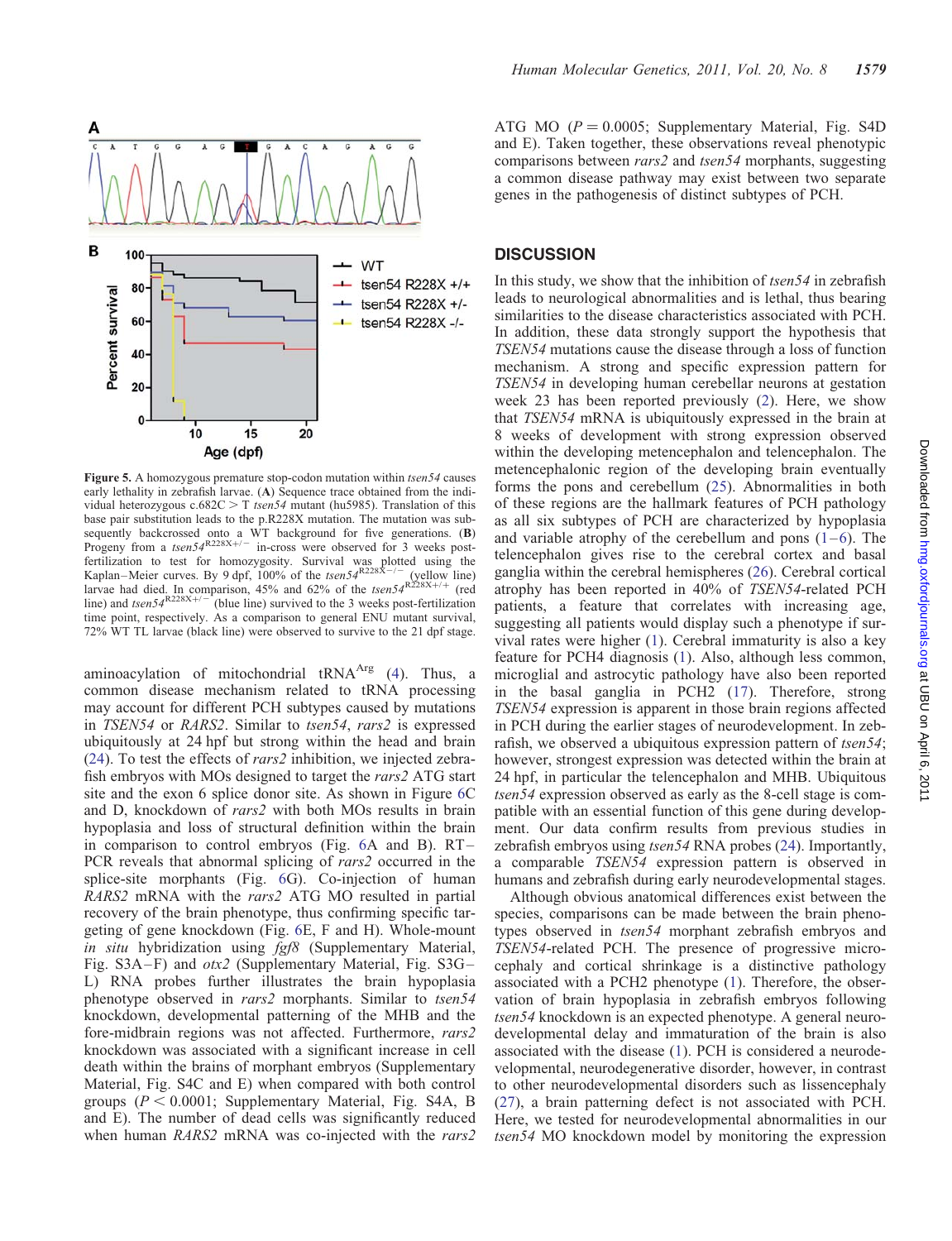<span id="page-6-0"></span>

Figure 6. Disruption of rars2 gene results in brain phenotype comparable with tsen54 knockdown. (A–F) Head and brain regions of rars2 MO and human RARS2 mRNA-injected zebrafish embryos at 24 hpf. Asterisks denote the MHB. (A) WT un-injected embryo; (B) CoMO-injected embryo; (C) rars2 ATG MO-injected embryo; (D) rars2 exon 6 splice donor site MO-injected embryo; (E) human RARS2 mRNA-injected embryo; (F) rescued embryo co-injected with rars2 ATG MO and human RARS2 mRNA. Scale bar = 200 µm. (G) RT–PCR using primers located in exons 3 and 6 in rars2 cDNA synthesized from RNA extractions from WT un-injected embryos, CoMO-injected embryos and rars2 exon 6 splice donor site MO-injected embryos. RT–PCR using samples from control embryos produced a band of 246 bp in length. Larger products observed in splice MO-injected embryos indicate abnormal splicing of the rars2 gene. (H) Quantification of phenotypes observed in WT un-injected embryos, human RARS2 mRNA-injected embryos, rars2 ATG MO-injected embryos and rescued embryos co-injected with ATG MO and human mRNA. For each group, 50–100 embryos were analysed. Embryos were classified as displaying normal (white), mild (grey) or severe (black) phenotypes. There is a shift from a predominantly mild-severe phenotype in the rars2 ATG MO group to a predominantly normal phenotype in ATG MO and human RARS2 mRNA co-injection group, thus illustrating the partial rescue of the brain phenotype associated with the loss of rars2.

of Fgf8 and Otx2. Expression of these genes was observed within the appropriate regions for this developmental stage thus indicating that a brain patterning deficiency was not associated with a loss of tsen54. Low levels of cell death within the pons have been reported in few PCH patients [\(5](#page-9-0)). However, as PCH is a neurodegenerative disorder occurring during early brain development, it is likely that high levels of cell death occur during earlier time points of the disease, rendering these cells unavailable for post-mortem analysis. Indeed, a significant increase in the number of acridine orange fluorescing cells was evident in the brains of tsen54 morphants. Therefore, these data suggest that the brain phenotype caused by the loss of tsen54 function is due to an increased activation of processes leading to cell death and neurodegeneration. It should be noted that not all tissues with high expression of *TSEN54* are affected in PCH patients. Since we show here that PCH is in fact a neurodegenerative disease and not a developmental defect per se, other factors must determine the tissue-specific defect. A possible explanation could be a large demand for specific tRNAs for protein synthesis during a specific time in development. As discussed in more detail below, if this demand is not met, cells may degenerate.

The majority of TSEN54-related PCH patients die within the first decade of life [\(1](#page-9-0)). In the most severe cases, a TSEN54 null allele occurring compound heterozygous with the common p.A307S mutation can lead to early post-natal death ([1,2](#page-9-0)). We identified the  $tsen54^{R228X}$  ENU mutation and as expected heterozygous mutants were viable. It is likely that possessing two copies of a premature stop-codon mutation leads to a nonfunctional or absent protein; thus, we predicted that the loss of tsen54 would be lethal. To date, no patients have been identified that harbour homozygous premature stop-codon mutations in TSEN54. Due to the potential severity of this type of mutation, it is possible that these patients never survive through prenatal stages. A  $t \text{sen} 54^{R228X+/-}$  in-cross produced the expected mendelian ratios (observed following genotyping at  $5$  dpf), however by 9 dpf, all tsen $54^{R228X-/-}$ larvae had died. In comparison, 45% of  $t \text{sen} 54^{R228X+/+}$  and 62% of tsen54<sup>R228X+/-1</sup> survived beyond the 21 dpf timepoint. These data therefore strongly suggest that homozygosity of the tsen54 premature stop-codon mutation is larval lethal in this model. The absence of a brain phenotype (data not shown) and the survival up to 9 dpf in the  $tsen54^{R228X-/-}$  mutants may be explained by the persistence of maternal tsen54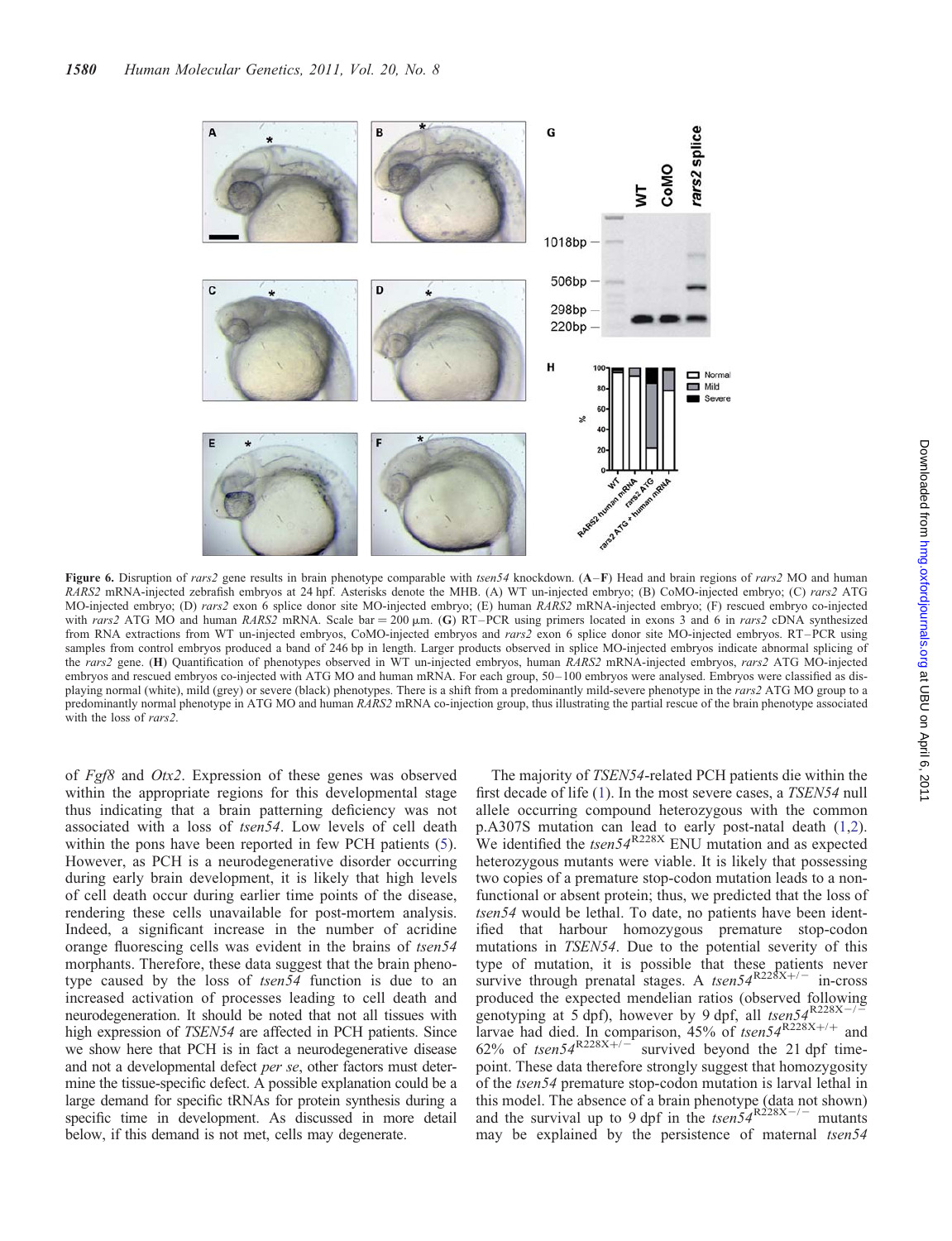protein during embryogenesis ([28\)](#page-10-0). Extensive characterization of the tsen54 $R228X^{-7}$  mutant line is necessary to fully establish this model as a tool to study the disease mechanisms underlying TSEN54-related PCH.

In both human and zebrafish, the loss of TSEN54/tsen54 function results in a severe region-specific neurological phenotype. Due to the primary function of the TSEN complex, these observations therefore suggest that a high level of tRNA-splicing activity is required within these brain regions during development. Demand for such activity suggests that there is a larger proportion of intron-containing tRNA genes expressed within these regions. Intron-containing tRNA genes are rare in vertebrates (only 6.2% in humans); therefore, tRNA-splicing activity is only required for a small proportion of tRNA genes. However, reduced tRNA-splicing activity may still lead to a reduction in the availability of specific tRNAs, e.g. tRNA tyrosine, where 13 of the 14 tRNA<sup>Tyr</sup>-(GTA) genes contain an intron. In zebrafish, there is  $\sim$ 20-fold more tRNA genes present in comparison to human; however, intron-containing tRNA genes still only represent 6.6% of the total (http://lowelab.ucsc.edu/GtRNAdb/). As in humans, the vast majority of zebrafish  $tRNA<sup>Tyr</sup>$ -(GTA) genes contain an intron (225 out of 236). Hypothetically, therefore, it is reasonable to suggest that in both species, the loss of tRNA-splicing function could lead to a reduction in the availability of tRNA<sup>Tyr</sup>. If the expression levels of intron-containing tRNA genes are higher in specific brain structures, then a depletion of tyrosine and/or other amino acids could explain the brain-specific degeneration observed in TSEN54-related PCH and the zebrafish tsen54 knockdown model. Due to extensive secondary and tertiary structures, little is known about the spatio-temporal expression levels of different tRNA genes. However, one study has revealed that the expression levels of different human tRNA genes vary greatly between tissues that may reflect translational control based on the availability of certain tRNAs [\(29](#page-10-0)). Future experiments may benefit from examining the levels of intron-containing tRNA genes within the cerebellum and pons in comparison to other tissues. An alternative suggestion for specific susceptibility of the cerebellum and pons in the pathogenesis of PCH may relate to an alternative function of TSEN. For example, the human TSEN complex has been shown to associate with factors involved with pre-mRNA 3' end formation ([7\)](#page-9-0). Therefore, it is feasible that this and/or other currently unknown functions relating to RNA processing may exist for TSEN.

As the RARS2 gene plays a role in the aminoacylation of mitochondrial  $tRNA<sup>Arg</sup>$  [\(4](#page-9-0)) and mutations in this gene are found in PCH1 and PCH6 [\(1](#page-9-0),[4,13](#page-9-0)), we tested whether the knockdown of rars2 in zebrafish resulted in a similar phenotype to *tsen54* inhibition. Comparable phenotypes were observed between the rars2 and tsen54 groups. The obvious functional link between TSEN54 and RARS2 is an involvement with tRNA processing. Although specific phenotypical differences exist between TSEN54- and RARS2-related PCH, all patients display hypoplasia and variable atrophy of the cerebellum and pons. The comparable brain phenotype observed following tsen54 and rars2 knockdown therefore provides evidence in a model system that a common disease pathway may exist between PCH subtypes. As for TSEN54, aminoacyl

tRNA synthetases (ARSs) are also expressed ubiquitously in humans ([30\)](#page-10-0). In zebrafish at 24 hpf, rars2 is ubiquitously expressed; however, strongest expression is observed within the brain ([24\)](#page-10-0). Mutations in various cytoplasmic and mitochondrial ARS genes have been identified in leukoencephalopathy (DARS2) [\(31](#page-10-0)) and different subtypes of Charcot-Marie-Tooth disease [GARS ([32\)](#page-10-0), YARS [\(33](#page-10-0)), KARS ([34\)](#page-10-0)]. Recently, mutations in SEPSECS, a protein involved with the synthesis of the amino acid selenocysteine, have been reported to cause progressive cerebello-cerebral atrophy, a neurodevelopmental disorder with comparable phenotypic features to PCH [\(35](#page-10-0)). Taken together with our data, these studies suggest different neuronal populations at different stages of life are susceptible to disruption of specific amino acid availability. Defects in tRNA splicing and tRNA aminoacylation caused by the loss of TSEN54 and RARS2 function, respectively, may ultimately reduce the availability of functionally charged tRNA. Therefore, a common disease pathway involving TSEN54 and RARS2 may relate to the abnormal processing of cytoplasmic and mitochondrial tRNAs within the brain. We cannot yet, however, rule out the potential for alternative functions of these genes in the pathogenesis of PCH. Nevertheless, the identification of a mutation in MED17 ([36\)](#page-10-0), encoding a subunit of the mediator complex involved with transcription pre-initiation, in patients with cerebral and cerebellar atrophy (CCA) supports the hypothesis that an unmet demand for protein synthesis at a specific moment in development is the underlying cause of cerebellar atrophy or hypoplasia in CCA and PCH.

## MATERIALS AND METHODS

#### Zebrafish stocks and maintenance

All zebrafish (Danio rerio) procedures were approved by the Academic Medical Center Animal Ethics Committee and experiments complied with standard animal care guidelines. Breeding and maintenance of all zebrafish stocks was performed as described by others ([37\)](#page-10-0). WT TL zebrafish strains were crossed to generate embryos for MO and RNA injections, as well as in situ hybridizations. ENU mutant zebrafish lines were maintained on a mixed AB/TL background. Fertilized embryos were collected and staged according to the standard guidelines [\(38](#page-10-0)).

#### In situ hybridization using LNA – 2OME-modified oligonucleotides to detect TSEN54 expression in human fetal sections

Human embryonic tissue was collected and prepared for histological analyses as described [\(39](#page-10-0)). Use of the human embryos for research was approved by the Ethical Committee of the University of Amsterdam, the Netherlands. Pre-hybridization conditioning and hybridization using a human TSEN54 specific, fluorescein-labelled LNA/2OME probe (5′ -TcuTuc TcuTgcCauCucC-3′ ; where LNA residues are given in capital letters and 2OME in lower case) was performed as described previously [\(2](#page-9-0)). Probes were synthesized by Ribotask ApS, Odense, Denmark. Hybridization signal was detected by incubating the sections in blocking buffer containing anti-fluorescein-Alkaline phosphatase (AP) Fab fragments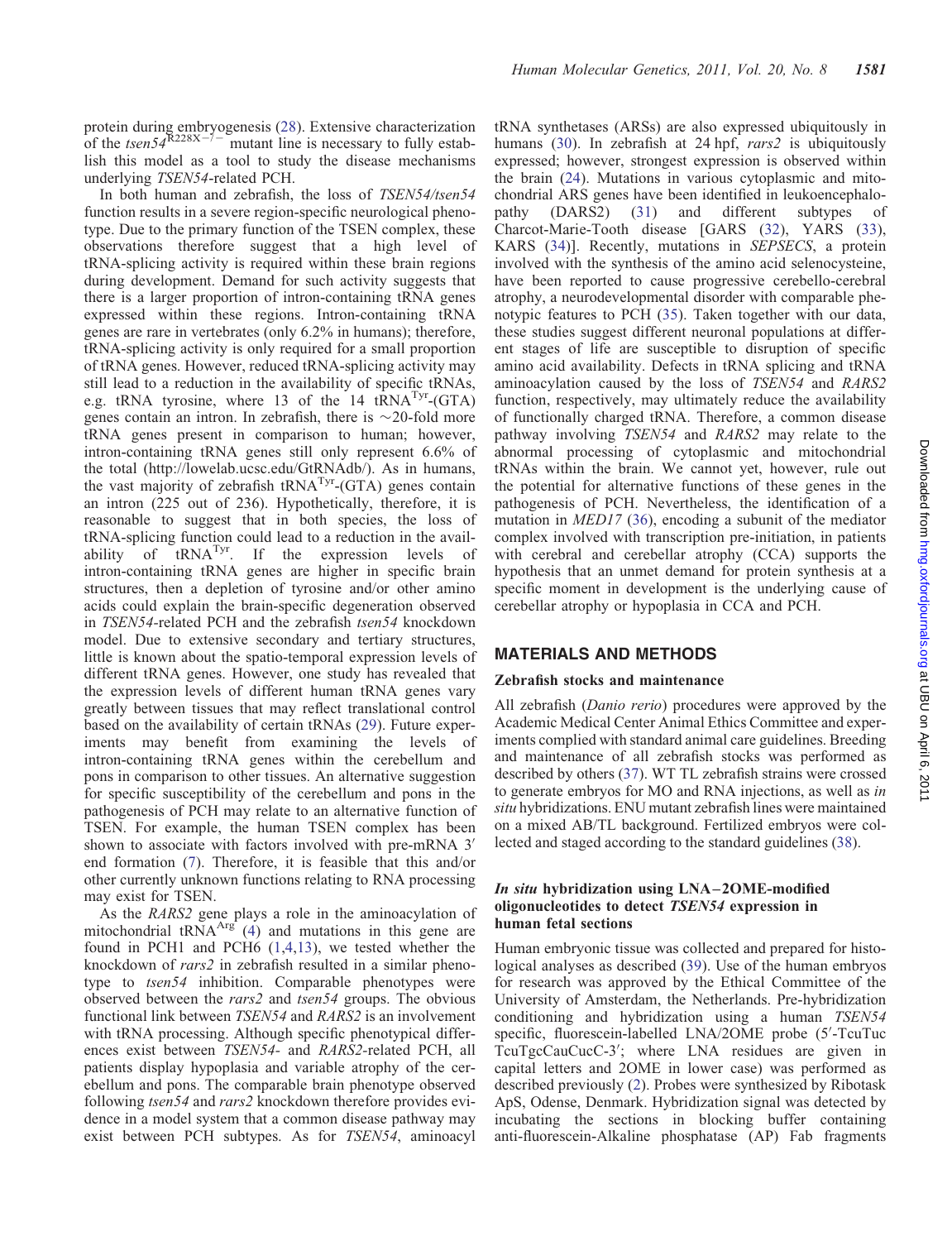(1:1000; Roche, Lewes, UK) for 1 h at room temperature. AP signal was detected by using VECTOR Blue AP Substrate Kit (Vector, Burlingame, CA, USA).

#### Zebrafish whole-mount in situ hybridization using LNA/2OME probes

Embryos were dechorionated, fixed in 4% paraformaldehyde (PFA) in 0.1% phosphate buffered saline-Tween (PBST) and stored in methanol at  $-20^{\circ}$ C till further use. Prehybridization conditioning and hybridization using a zebrafish tsen54 specific, fluorescein-labelled LNA/2OME probe (5′ -TauCugTccCgcTccCucT-3′ ; Ribotask ApS) was performed on whole embryos as described by others [\(40](#page-10-0)). Hybridization signal was detected by incubating the embryos in blocking buffer containing anti-fluorescein-AP Fab fragments (1:2000; Roche) with agitation overnight at  $4^{\circ}$ C. AP staining was performed using 5-bromo-4-chloro-3-indolyl phosphate/ nitro blue tetrazolium substrate.

#### MO injections

MOs (Gene-tools, LLC, Philomath, OR, USA) were designed around the start codon (ATG) and the exon 8 splice donor site of the zebrafish tsen54 gene (ATG: 5'-CTTGCCTCTTTCTG AAAAACCCATC-3′ ; Ex8splice: 5′ -TAGTGTAAAGTACAT CTTACGGTGT-3'). For the zebrafish rars2 gene, MOs were designed against the ATG and the exon 6 splice donor sequence (ATG: 5′ -CACTCCTCCTGAAAAAACACGCCA T-3′ ; Ex6splice: 5′ -CACACACACAGTAAACTGACCTG AA-3′ ). Standard CoMOs were also provided by Gene-tools. Using fine glass needles and a microinjector (World Precision Instruments, Sarasota, FL, USA), 1–4-cell stage embryos were injected directly into the yolk sac with 2.5 ng ATG MO, 3.2 ng splice MO or 6.6 ng CoMO. Embryos were allowed to recover in E3 medium stored at  $28^{\circ}$ C before fixation at various time points.

#### Human mRNA in vitro transcription and injections

Human TSEN54 cDNA cloned into the pCMV-SPORT6 vector (NIH\_MGC\_71) and human RARS2 cDNA cloned into the pOTB7 vector (NIH\_MGC\_44) were obtained from the Mammalian Gene Collection (NIH, Bethesda, USA). The TSEN54 insert was excised using XhoI and EcoRI; the RARS2 insert was excised using BamHI and XhoI. Both cDNA sequences were ligated into separate pCS2+ vectors. The TSEN54 and RARS2 constructs were linearized with Asp718 and Not1, respectively, and in vitro transcription was performed using the SP6 mMESSAGE mMACHINE kit (Ambion, Warrington, UK). For injections, 233 or 555 pg of TSEN54 and RARS2 mRNA, respectively, was injected per embryo either alone as a control or in combination with the ATG MO. For each group, 50–100 embryos at 24 hpf were classified and counted as displaying phenotypes described as either normal (appeared as WT), mild (slightly smaller head, slightly reduced brain structure definition) or severe (small head, complete loss of brain structural definition).

## RT –PCR

To confirm specific targeting of the splice MO, total RNA was extracted from 50 injected embryos using TRIzol (Invitrogen, Germany) and chloroform for phase separation and isopropanol precipitation. For the reverse transcription reaction,  $1 \mu$ g of RNA was mixed with 125 pmol/ $\mu$ l OligodT<sub>12</sub>-VN and denatured for 10 min at 72 $^{\circ}$ C. First-strand cDNA was synthesized using SuperscriptII enzyme (Invitrogen) and incubating at  $42^{\circ}$ C for 1 h. For tsen54 ex8 splice MO, a region of 696 bp spanning exons 7 and 10 was amplified using the following primers: 5′ -CAGCATCGGACAAACAGAAG-3′ and 5′ -ACTGGTCTGACGGGGACA-3′ (Sigma-Aldrich). For rars2 ex6 splice MO, a region of 246 bp spanning exons 3 and 6 was amplified using the following primers: 5′ -GAGACCTGCAGAACACCACA-3′ and 5′ -AACTTCTT GGCGATGTTTGG-3′ (Sigma-Aldrich).

#### Whole-mount in situ hybridization using DIG-labelled RNA probes

 $f\text{gf8}$  [\(18\)](#page-9-0) and  $\text{o}tx2$  ([20](#page-9-0)) were linearized with  $E\text{coRV}$  and  $E\text{coRI}$ , respectively, and digoxigenin (DIG)-RNA probes were synthesized using the SP6/T7 polymerase RNA labelling kit (Roche). Zebrafish embryos (24–30 hpf) were dechorionated, fixed overnight at  $4^{\circ}$ C in  $4\%$  PFA in 0.1% PBST and stored in methanol at  $-20^{\circ}$ C till further use. Whole-mount in situ hybridization was performed as described by others [\(41\)](#page-10-0).

#### In vivo cell death assay

Live embryos were incubated for 30 min in the dark at  $28^{\circ}$ C in water containing  $2 \mu g/ml$  acridine orange (Sigma-Aldrich). Embryos were washed five times in water prior to imaging. The numbers of fluorescing cells in focus were counted within the brain in a region encapsulating the tip of the forebrain to the ear. Dying cells within the eye were omitted from the analysis. Fluorescing cells were counted in 10–20 embryos/larvae per condition. The mean number of fluorescing cells  $\pm$  standard error was plotted. One-way ANOVA with the Newman–Keuls multiple comparisons test was performed for statistical analysis.

#### ENU mutagenesis screen

ENU mutation screening was performed using a TILLING (targeting induced local lesions IN genomics) approach with a frozen archive of genomic DNA derived from mutagenized F1 zebrafish at the Hubrecht Institute, Utrecht, the Nether-lands, as described previously [\(42](#page-10-0)). Exon 8 of the tsen54 gene was amplified using the following nested PCR primers (Primer 1: 5′ -GGGACTTCAGCAGCATTAG-3′ ; Primer 2: 5′ -AGGAGATCTGAGCGTTTGG-3′ ; Primer 3: 5′ -CCAGT CTTTACCCAGTCACC-3′ ; Primer 4: 5′ -CTTCCAACAAT CTTTCTTTCC-3′ ; Sigma-Aldrich). The first PCR was performed using primers 1 and 4. The second PCR was performed using primers 2 and 3, which contained universal M13 forward (M13F) and M13 reverse (M13R) adaptor sequences at their 5′ ends, respectively. Mutation detection and verification was therefore performed by sequencing the internal nested PCR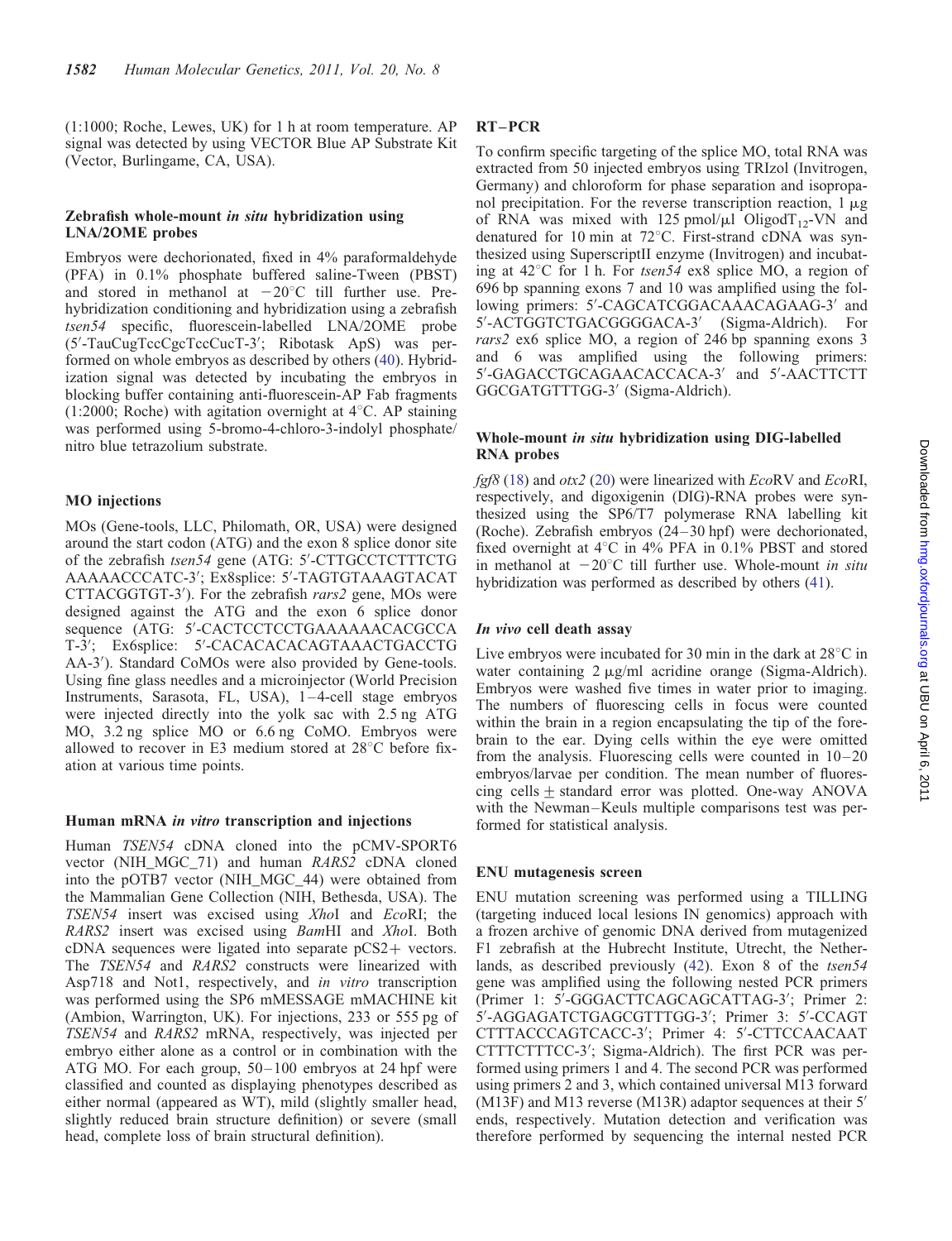#### <span id="page-9-0"></span>Taqman genotyping

Following identification of the individual heterozygous  $c.682C > T$  *tsen54* mutant (hu5985) in the live F1 library, the mutation was backcrossed onto a WT AB background for five generations to reduce the number of potentially confounding ENU mutations. For each subsequent generation, genotyping was performed using a Taqman single-nucleotide polymorphism (SNP) genotyping approach (Applied Biosystems, Warrington, UK). Briefly, fish were anaesthetized in 250 mg/l tricaine (MS-222; Sigma-Aldrich), and a small portion of the caudal fin was removed with a scalpel. Fin clips were digested with lysis buffer containing 0.1 mg/ml of proteinase K at  $60^{\circ}$ C for 1 h. Following DNA quantification, 10 ng of DNA was added to  $1 \times 5$  µl of Roche Fast-Start universal probe mix (Roche) containing  $40 \times$  Taqman SNP assay probe (designed and generated by Applied Biosystems; FAM and VIC dye-labelled). Realtime PCR was then performed using a Roche LightCycler 480 for 40 cycles (denatured at  $95^{\circ}$ C for 15 s, annealed/amplified at  $60^{\circ}$ C for 1 min). Allelic discrimination was analysed using the Roche LightCycler software version 1.5.

## Survival analysis in  $tsen54^{R228X}$  mutant zebrafish

Progenies from an in-cross mating of  $tsen54^{R228X+/-}$  adults were raised for 3 weeks. Dead larvae were removed from the tank twice daily and DNA was extracted immediately before freezing. At 21 dpf, all surviving larvae were humanely sacrificed and DNA was extracted. All dead and surviving embryos were genotyped as described above. Survival of  $t \sin 54^{\text{R228X} -/-}$  larvae was examined using the Kaplan– Meier analysis (Graphpad Prism, version 5) to produce survival curves for each genotype. Similarly, progenies from an in-cross mating of WT TL adults were raised for 3 weeks and dead larvae were counted on a daily basis for survival analysis.

#### SUPPLEMENTARY MATERIAL

[Supplementary Material is available at](http://hmg.oxfordjournals.org/cgi/content/full/ddr034/DC1) HMG online.

#### ACKNOWLEDGEMENTS

We would like to thank C. van Rooijen and W. de Graaf for technical assistance with zebrafish maintenance and M. Brand and E. Weinberg for providing RNA probes. We would also like to thank E. Cuppen and H. van Roekel for support with ENU TILLING.

Conflict of Interest statement. None declared.

## FUNDING

We would like to thank ZF Health for funding the ENU TILLING library and support by the 'Internationale Stichting Alzheimer Onderzoek' (ISAO #07508 and #09506) to P.T. and D.Z. Y.N. is supported by an AMC graduate school fellowship.

## **REFERENCES**

- 1. Namavar, Y., Barth, P.G., Kasher, P.R., van Ruissen, F., Brockmann, K., Bernert, G., Writzl, K., Ventura, K., Cheng, E.Y., Ferriero, D.M. et al. (2011) Clinical, neuroradiological and genetic findings in pontocerebellar hypoplasia. Brain, 134, 143-156.
- 2. Budde, B.S., Namavar, Y., Barth, P.G., Poll-The, B.T., Nurnberg, G., Becker, C., van Ruissen, F., Weterman, M.A., Fluiter, K., te Beek, E.T. et al. (2008) tRNA splicing endonuclease mutations cause pontocerebellar hypoplasia. Nat. Genet., 40, 1113–1118.
- 3. Durmaz, B., Wollnik, B., Cogulu, O., Li, Y., Tekgul, H., Hazan, F. and Ozkinay, F. (2009) Pontocerebellar hypoplasia type III (CLAM): extended phenotype and novel molecular findings. J. Neurol., 256, 416-419.
- 4. Edvardson, S., Shaag, A., Kolesnikova, O., Gomori, J.M., Tarassov, I., Einbinder, T., Saada, A. and Elpeleg, O. (2007) Deleterious mutation in the mitochondrial arginyl-transfer RNA synthetase gene is associated with pontocerebellar hypoplasia. Am. J. Hum. Genet., 81, 857–862.
- 5. Patel, M.S., Becker, L.E., Toi, A., Armstrong, D.L. and Chitayat, D. (2006) Severe, fetal-onset form of olivopontocerebellar hypoplasia in three sibs: PCH type 5? Am. J. Med. Genet. A, 140, 594–603.
- 6. Renbaum, P., Kellerman, E., Jaron, R., Geiger, D., Segel, R., Lee, M., King, M.C. and Levy-Lahad, E. (2009) Spinal muscular atrophy with pontocerebellar hypoplasia is caused by a mutation in the VRK1 gene. Am. J. Hum. Genet., 85, 281–289.
- 7. Paushkin, S.V., Patel, M., Furia, B.S., Peltz, S.W. and Trotta, C.R. (2004) Identification of a human endonuclease complex reveals a link between tRNA splicing and pre-mRNA 3′ end formation. Cell, 117, 311–321.
- 8. Trotta, C.R., Paushkin, S.V., Patel, M., Li, H. and Peltz, S.W. (2006) Cleavage of pre-tRNAs by the splicing endonuclease requires a composite active site. Nature, 441, 375–377.
- 9. Hopper, A.K. and Phizicky, E.M. (2003) tRNA transfers to the limelight. Genes Dev., 17, 162–180.
- 10. Huang, H., Xue, R., Zhang, J., Ren, T., Richards, L.J., Yarowsky, P., Miller, M.I. and Mori, S. (2009) Anatomical characterization of human fetal brain development with diffusion tensor magnetic resonance imaging. J. Neurosci., 29, 4263–4273.
- 11. Graham, J.M. Jr., Spencer, A.H., Grinberg, I., Niesen, C.E., Platt, L.D., Maya, M., Namavar, Y., Baas, F. and Dobyns, W.B. (2010) Molecular and neuroimaging findings in pontocerebellar hypoplasia type 2 (PCH2): is prenatal diagnosis possible? Am. J. Med. Genet. A, 152A, 2268–2276.
- 12. Bandmann, O. and Burton, E.A. (2010) Genetic zebrafish models of neurodegenerative diseases. Neurobiol. Dis., 40, 58-65.
- 13. Rankin, J., Brown, R., Dobyns, W.B., Harington, J., Patel, J., Quinn, M. and Brown, G. (2010) Pontocerebellar hypoplasia type 6: a British case with PEHO-like features. Am. J. Med. Genet. A, 152A, 2079-2084.
- 14. Parisi, M.A. and Dobyns, W.B. (2003) Human malformations of the midbrain and hindbrain: review and proposed classification scheme. Mol. Genet. Metab., 80, 36–53.
- 15. Koster, R.W. and Fraser, S.E. (2001) Direct imaging of in vivo neuronal migration in the developing cerebellum. Curr. Biol., 11, 1858–1863.
- 16. Eisen, J.S. and Smith, J.C. (2008) Controlling morpholino experiments: don't stop making antisense. Development, 135, 1735–1743.
- 17. Barth, P.G., Aronica, E., de Vries, L., Nikkels, P.G., Scheper, W., Hoozemans, J.J., Poll-The, B.T. and Troost, D. (2007) Pontocerebellar hypoplasia type 2: a neuropathological update. Acta Neuropathol., 114, 373–386.
- 18. Reifers, F., Bohli, H., Walsh, E.C., Crossley, P.H., Stainier, D.Y. and Brand, M. (1998) Fgf8 is mutated in zebrafish acerebellar (ace) mutants and is required for maintenance of midbrain-hindbrain boundary development and somitogenesis. Development, 125, 2381-2395.
- 19. Picker, A. and Brand, M. (2005) Fgf signals from a novel signaling center determine axial patterning of the prospective neural retina. Development, 132, 4951–4962.
- 20. Li, Y., Allende, M.L., Finkelstein, R. and Weinberg, E.S. (1994) Expression of two zebrafish orthodenticle-related genes in the embryonic brain. Mech. Dev., 48, 229–244.